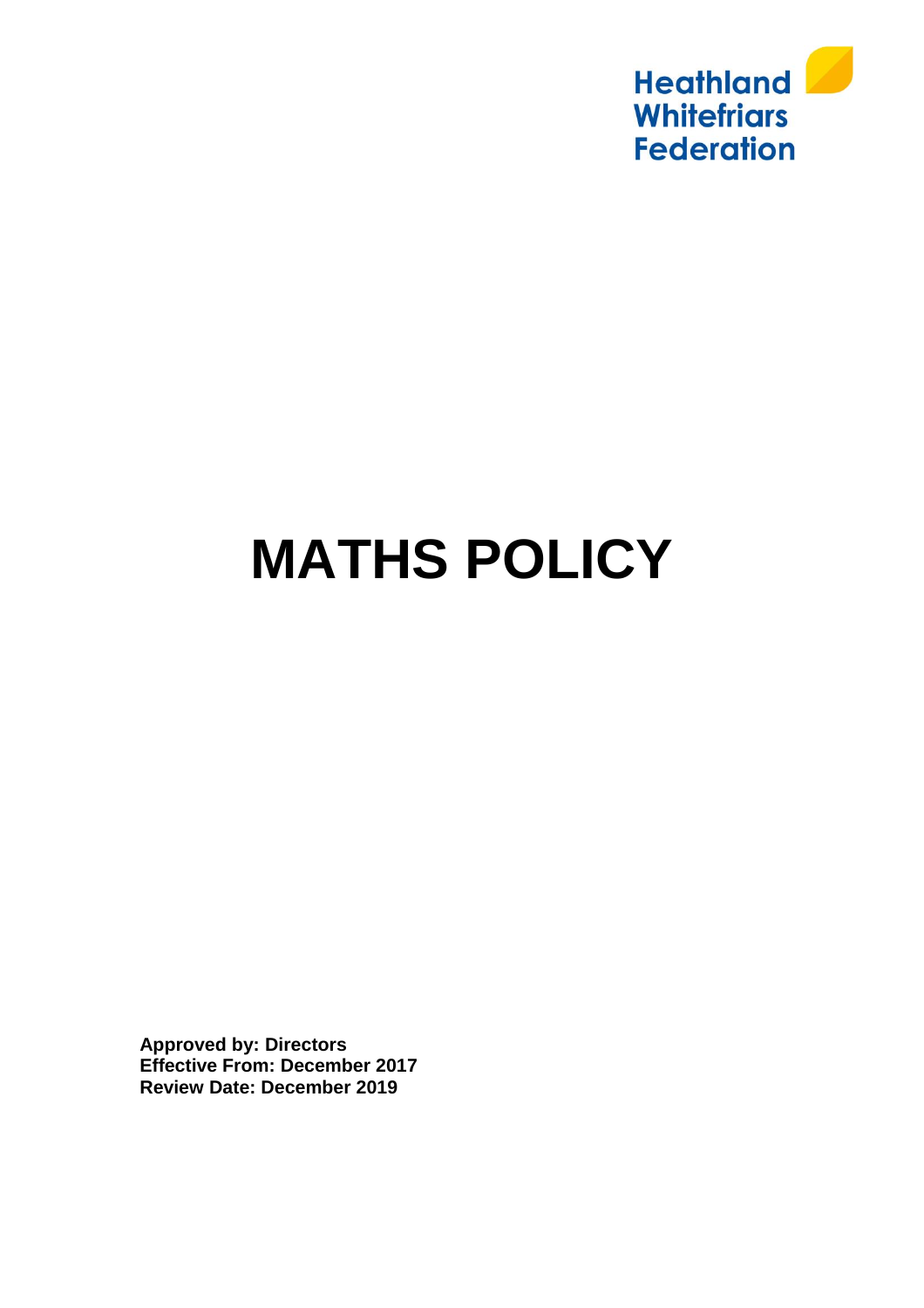

## **What is our Philosophy in Mathematics?**

*Article 28: Every child has the right to learn and to go to school*

In the Heathland Whitefriars Federation, we aim to provide pupils with an understanding of every area of the maths curriculum, which follows the expectations of the National Curriculum, and to give them the confidence to use their knowledge and understanding of mathematical processes in their daily lives. We believe that all pupils should be equipped with life-long skills in maths and will leave with enthusiasm and enjoyment for the subject which they will take with them into adult life and apply to real life settings.

## **What is our aim?**

We aim for every child to reach their highest potential in the understanding and use of mathematical skills ensuring that they are fluent in number. We believe that mathematical learning should encourage pupils to enquire, question, build on prior learning, create systems and strategies, communicate ideas, solve problems and apply skills.

We aim to provide pupils across the Federation with the same high level of mathematical experience and teaching that will ensure that every pupil achieves their full potential.

Article 29: Your right to be the best that you can be

# **What is our approach to teaching and learning?**

We believe that teaching should be objective driven through next steps learning which is an integral part of every maths lesson. As each child learns a new skill they are moved to the next step higher level target thereby enabling them to make rapid progress in their learning. Each new step offers an opportunity for new mathematical skills to be practiced, secured and deepened ensuring that pupils have an embedded understanding of concepts before moving on to their next step.

We believe that mathematical learning should include multi sensory experiences which will support the range of learning needs of all pupils. Pupils should have activities which combine the mental maths skills needed for mathematical calculations with the practical tasks which build a deeper understanding of mathematical concepts and shapes their abstract thinking of number.

Maths is taught as a discrete subject and is flexibly timetabled each day. Applying Maths is included in topic work where appropriate, enabling pupils to understand the role of maths in a wider context. Maths learning is also set as part of Home Learning activities each week and is relevant to the topic and skills learned each week. Maths home learning is often enquiry based and provides an opportunity for pupils to apply their knowledge to an open ended task.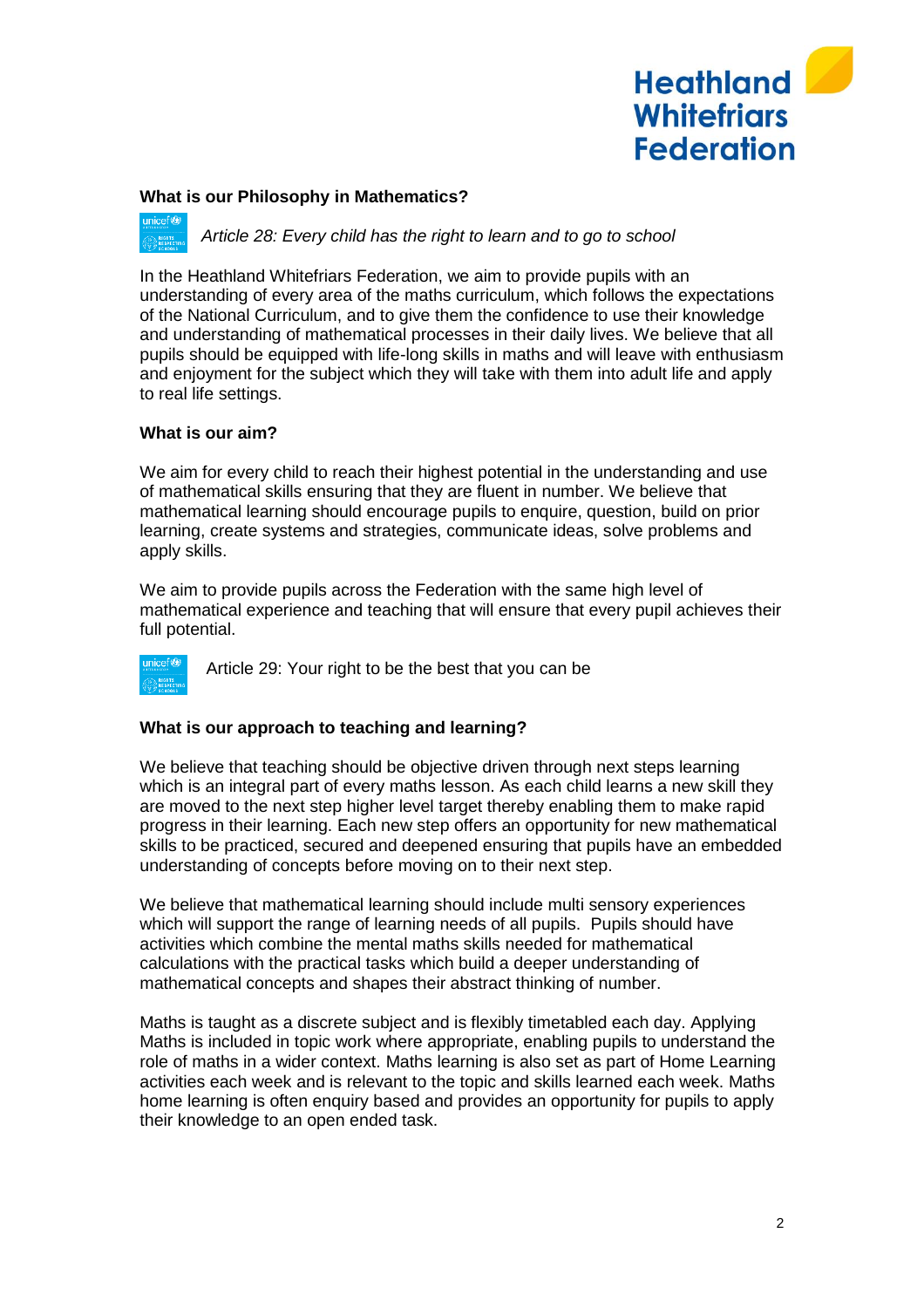

As a Rights Respecting School, we believe that all children have the right to learn mathematical skills and to be supported in their learning within the Federation. Pupils are encouraged to recognise the right of other children to learn. Pupils are encouraged to work together co-operatively and to respect each others views and needs.

# **Protocols**

As a core subject, maths has a high priority within the curriculum and requires high quality teaching, programmed learning time and well resourced lessons that provide the children with the opportunity to acquire mathematical knowledge and understanding of mathematical concepts.

#### **Resources**

Maths is extensively resourced with the provision of equipment for all areas of maths learning. Equipment to support the learning of calculation skills includes Numicon, a variety of cubes, dice and counters, base 10, number fans, digit cards, dominoes and number lines and squares. Also available are resources for weighing, measuring length, shape, time and capacity. Each classroom is equipped with resources for use on a daily basis and the centrally placed resource room has equipment for specific areas of maths.

In addition, there are a variety of on-line programmes, such as STOPS, Education City, and Espresso which can be used on the IWB for whole classes and also on individual laptops and I-pads.

Pupils are encouraged to freely make use of any manipulatives that may support their learning but are encouraged to move away from concrete support when they become more confident in abstract thinking of number

#### **How do we teach maths?**

In EYFS, pupils begin to learn mathematical concepts through whole class adult led teaching and small focus group activities during the week where adults model mathematical language. The classroom setting allow for child initiated learning and enables children to practice their mathematical skills (counting and number recognition) more independently. Working with an adult, they will also learn how to apply what they know for example, by adding or subtracting numbers using equipment such as cubes, numicon or tactile resources. They also begin to build an understanding of weighing, measuring and capacity through organised play activities, and the concept of time by using specific mathematical vocabulary (O'clock, half past).

Pupils in Key Stages 1 and 2 are taught maths on a daily basis with emphasis on the consolidation of calculation skills, the main focus of their learning. This includes addition, subtraction, multiplication and division, how to halve and double numbers, use fractions and decimals, solve algebraic equations and collect, record and use data. In addition pupils learn how to accurately use standard measures for length, weight, capacity and time. Pupils learn to recognise and describe 2d and 3d shapes and build an understanding of position and direction. Using and applying maths is taught through problem solving, deepening knowledge and seeing similar problem represented in various ways. Along with this, maths skills are used in topic work and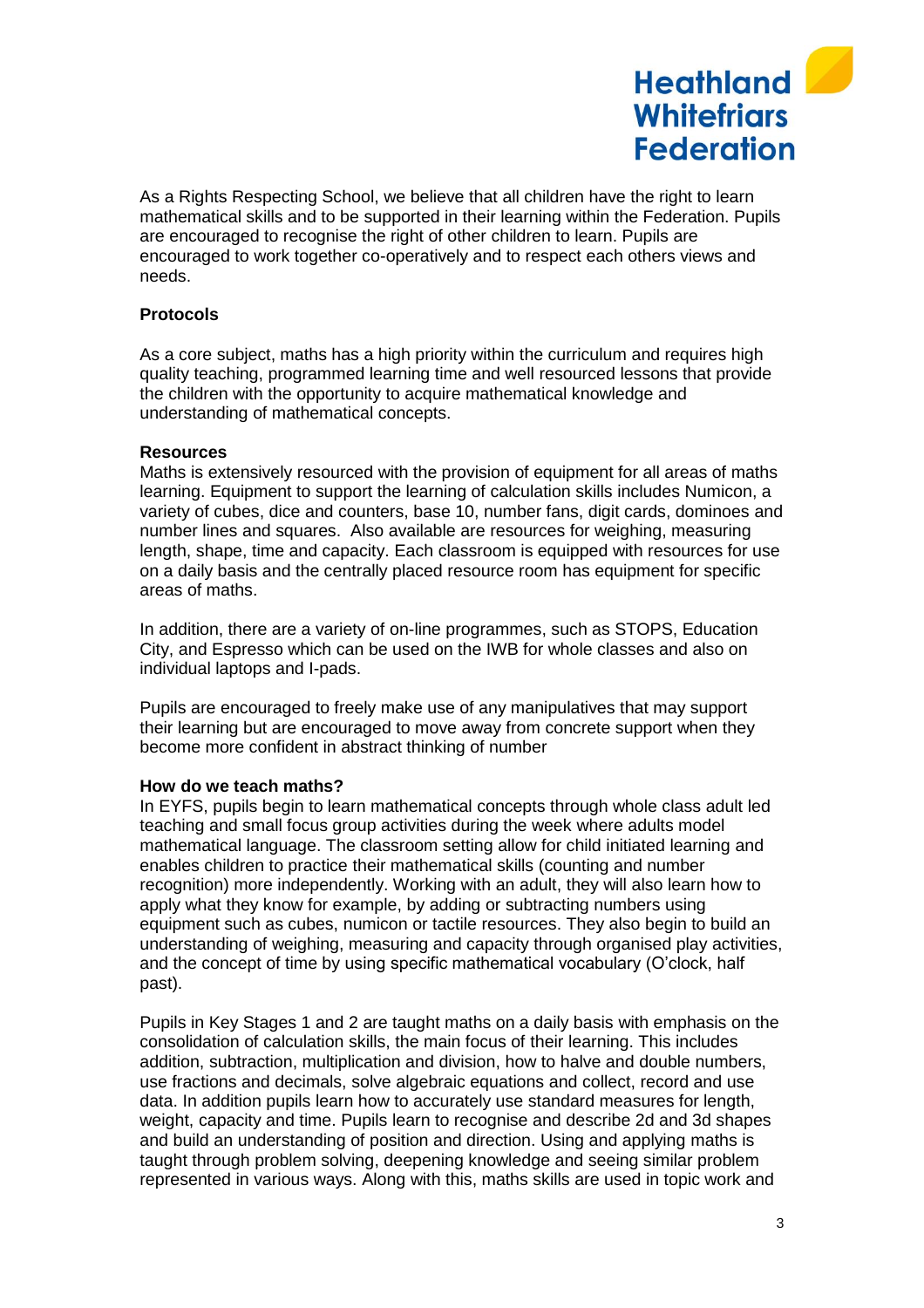

other curriculum areas. For example, in Science when studying force children will use cm to measure the distance travelled by an object. History will involve the measurement of time and in Geography, data handling can be used to compare different temperatures and rainfall.

All pupils improve their mental mathematical skills by working through the Maths Passport programme featuring the solar system. This includes the Foundation Stage Maths Passport where a rocket is built representing the objectives required to get each part has been achieved. Each planet has a set of maths targets based on calculation facts. When a child achieves their targets, they receive a certificate and move onto the next planet eventually reaching the sun.



*Article 3: Everyone who works with children should always do what is best for each child.*

Class teachers lead the maths lessons with Teaching Assistants providing support for small groups or individual children. Each lesson is tailored to suit the needs of the maths targets for that day and TA's are fully briefed on their role in supporting the pupils. Work is differentiated to meet the needs of pupils at all levels and challenging learning is provided for the most able children.

## **How do we assess pupils?**

In the Early Years, pupils are assessed against the Early Learning Goals, a series of detailed targets covering the first steps in maths.

In Key stages 1 and 2, there is rigorous assessment of pupil progress through all areas of the maths curriculum and this is recorded using Pupil Asset. Questions for Learning for the session are shared with the pupils and teachers monitor pupil progress through discussion, observations and recorded work. Children are provided with opportunities for self and peer assessment and improvement using a blue pen. Marking provides children with an understanding of what they have achieved and what their next step in learning will be when applicable. A system of one star and a wish is used with green and orange pens. Green pen comments are used to give pupils positive feedback on mathematical skills learned while orange pen comments aim to challenge pupils to secure their understanding by using the same skill in another way. Purple pen is utilised within lessons to scaffold, intervene, challenge and accelerate learning. Pupils are expected to respond to the teacher's comments with a blue pen when necessary and to show an understanding of what they need to learn next and to amend any errors made to show learning from misconceptions.

Next steps learning is an integral part of every maths lesson with pupils working on differentiated targets according to their level of learning. As each child learns a new skill, they are encouraged to secure and deepen that skill by applying it in a different way and investigating their own understanding of the mathematical skill taught. Pupils are then moved to the next step higher level target thereby enabling them to make rapid progress in their learning. In the maths lessons, pupils work in groups with pupils who share the same current learning objective. This promotes talk for learning, independence and collaborative learning.